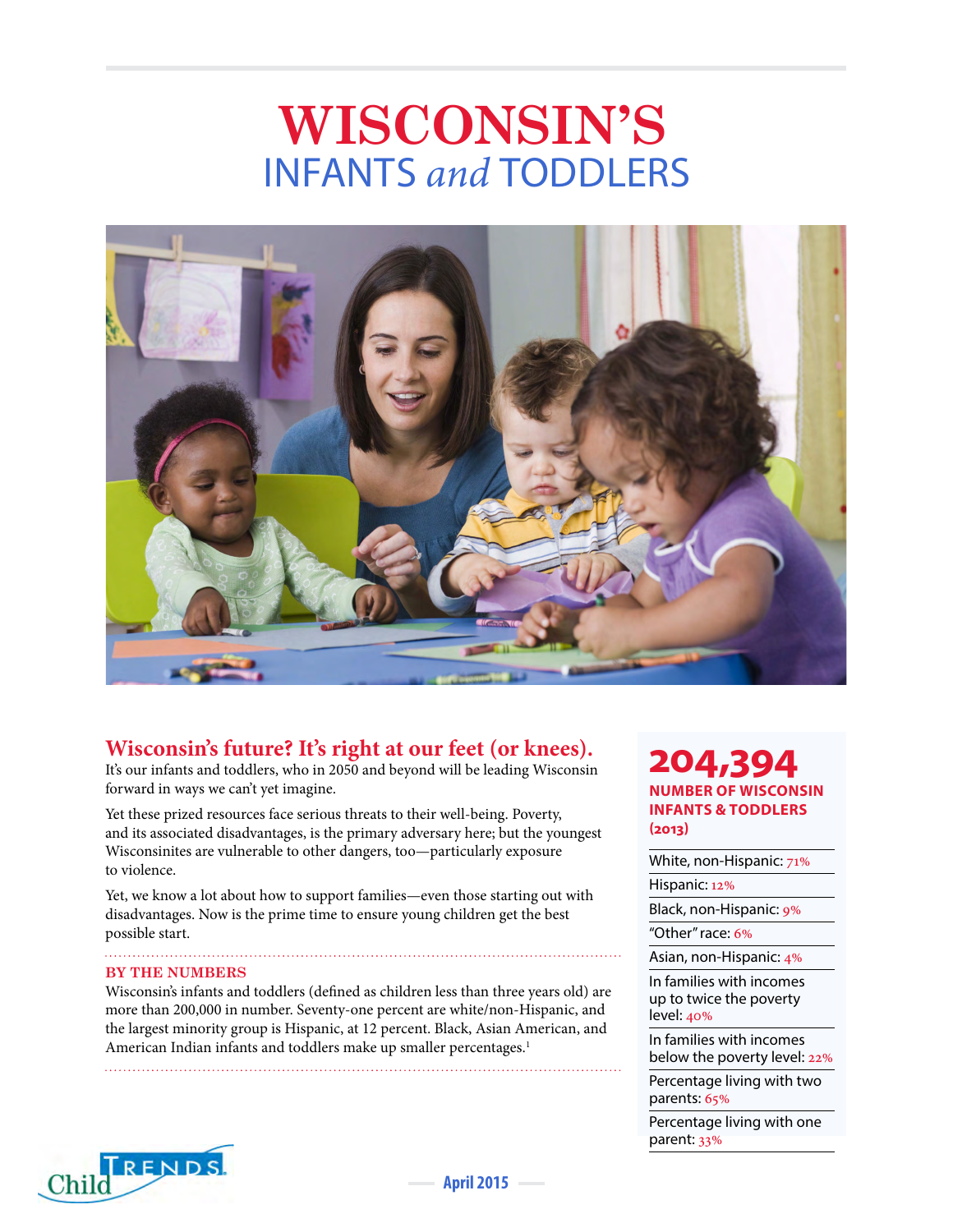### **POVERTY**

**Children are the age group most likely to live in poverty.** The youngest children are even more likely to be poor, partly because their parents are often just starting out on their earnings careers.

Poverty has implications beyond a lack of financial resources. Sustained poverty imposes chronic stress on families, affecting the health of both children and parents, and harming relationships between parents and between parent and child. The list of negative child outcomes associated with poverty is long, including increased likelihood of illness and injuries, emotional and behavioral problems, lower cognitive development and school achievement, and shorter life expectancy.<sup>2</sup>

Data for 2013 show that **more than one in five Wisconsin infants and toddlers (22 percent) lived in households with incomes below the poverty line**.<sup>a</sup> Using a broader measure of what it takes for families to meet basic needs, **40 percent of the youngest Wisconsinites (more than 75,000) lived in low-income families** (defined as having incomes less than twice the poverty level).3

#### **Concentrated poverty**

Research finds that living in communities where a high proportion of residents are in poverty b brings additional disadvantages. For example, physical and mental health problems, such as asthma, diabetes, and depression, are more common; crime rates are higher; and the quality of housing and schools is lower.<sup>4</sup> Thus, concentrated poverty leads to long-term costs for Wisconsin.

Overall, one in five Wisconsin infants and toddlers lives in concentrated poverty. However, this burden falls heavily on minority groups. **While only nine percent of young white children live in these areas, 70 percent of young black children do; 41 percent of Hispanic infants and toddlers live in concentrated poverty**. 5

# **INFANTS AND TODDLERS WITH ADVERSE EXPERIENCES**

Experts consider serious economic hardship as just one of several "adverse experiences" known to pose threats to young children. In particular, it's repeated or accumulated experiences that can harm infants' and toddlers' well-being. These experiences activate the biological response to threat ("fight, flight, or freeze") in ways that can actually alter the developing brain, and lead to increased susceptibility to behavior problems and chronic illness.<sup>6</sup>

The youngest children are disproportionately exposed to potentially traumatic experiences, many of which involve violence.7 Child maltreatment is perhaps the best known of these. More than 1,000 Wisconsin infants and toddlers were considered victims of substantiated abuse or neglect in 2013.<sup>8</sup>

**When it comes to infants and toddlers, neglect, rather than abuse, is the most common type of maltreatment.** Neglect, or unresponsive care, can range from occasional inattention, to chronic under-stimulation, to failure to provide for a child's basic needs. In its more serious forms, neglect disrupts normal brain development and greatly increases the risk for emotional, behavioral, and cognitive problems later in life. A number of factors can play a role in maltreatment, including substance abuse, other forms of domestic violence, mental illness, or even poor knowledge of child development.<sup>9</sup> Although they occur in families at all economic levels, abuse and especially neglect are more common in poor families than in families with higher incomes.<sup>10</sup>

#### **Foster care**

When a child is placed into foster care, it's an indicator of serious family distress, often including a history of child maltreatment. According to national data, nearly two-thirds of the birth families of babies in foster placements had prior involvement with the child welfare system. In 60 percent of the birth families, caseworkers reported active use of alcohol or drug abuse by caregivers; domestic

<sup>a</sup> In 2013, the poverty level for a family with two adults and one child was \$18,751.

 $b$  Areas with concentrated poverty are commonly defined as census tracts where 20 percent or more of residents are poor.

of Wisconsin's infants **40%** and toddlers live in low-income families.

**66%** of young black children live in concentrated poverty.

More than **1,000** Wisconsin infants and toddlers were considered victims of substantiated abuse or neglect—the most common type of

maltreatment—in 2013.

In 2013, just over **2,600** of Wisconsin's infants and toddlers were in foster care, the highest rate in 10 years.

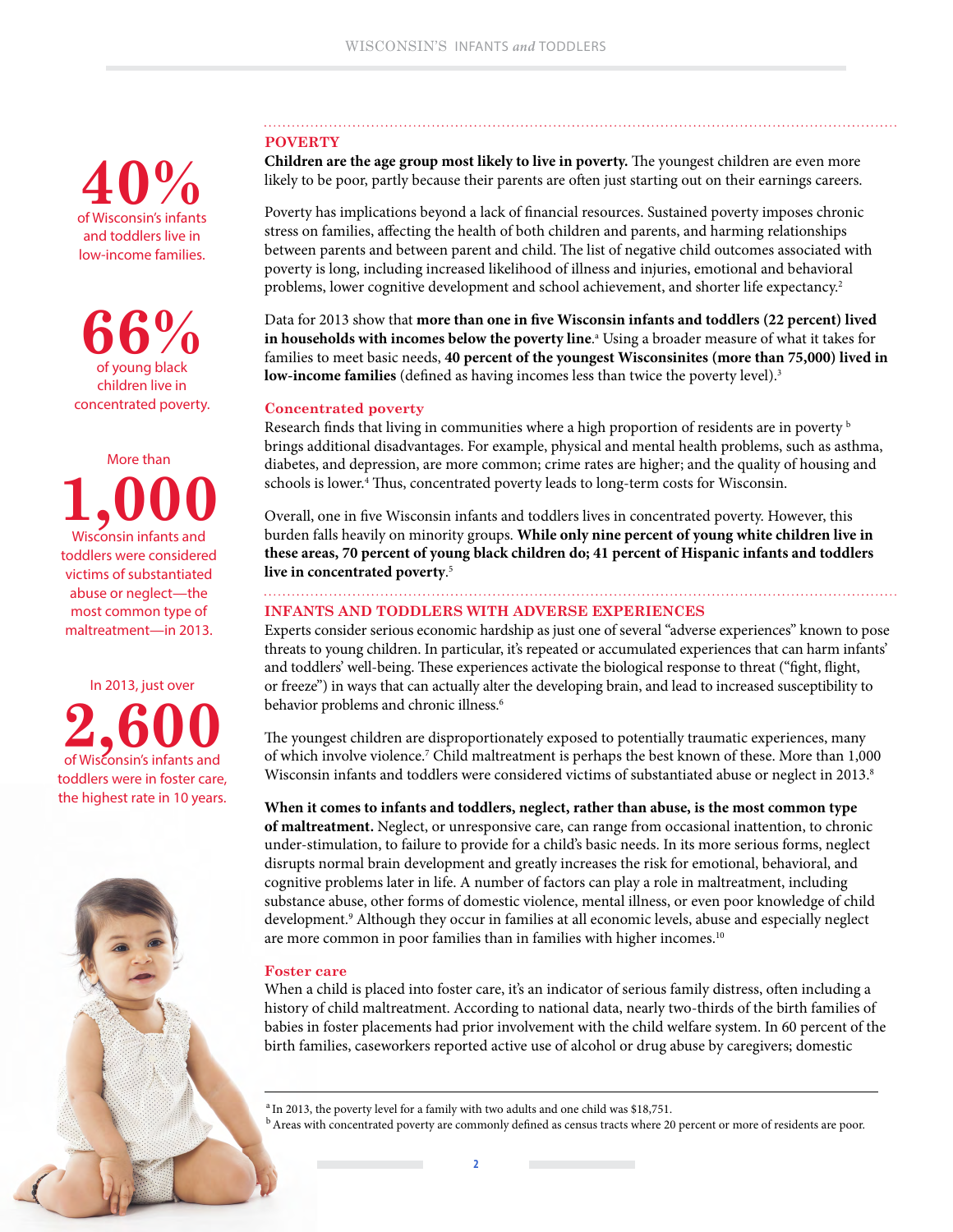violence was reported in 46 percent of cases; and 42 percent of infants were being cared for by an adult with a serious mental health or emotional problem.<sup>11</sup>

**In 2013, just over 2,600 Wisconsin infants and toddlers were in foster care—a rate of 12.7 per 1,000 population, higher than in any of the previous 10 years.** Rates for black and American Indian infants and toddlers were each five times as high as the 2013 rate for whites.12

Foster placements for these youngest children must be arranged, and monitored, with great care, so that they do not re-experience traumatic stress. Infants are more likely to be placed in foster care than children in any other age group. On average, those who enter foster care as infants will spend more of their childhood years in care than will those who are older when they enter care. However, infants are adopted at higher rates than are older children.<sup>13</sup> 

#### **INVESTING IN INFANTS AND TODDLERS**

Fortunately, we know a lot about how parents can bring out the best in their youngest children, setting them on a path for thriving now and in the future. One important concept to convey to parents is resilience. **Think of resilience as the capacity to bounce back from adversity.** 

For infants and toddlers, resilience depends a lot on having the care of safe, stable, and nurturing adults. In young children, signs of healthy development (and possibly resilience) include being affectionate and tender with parents, expressing positive feelings, showing interest and curiosity in learning new things, and bouncing back quickly after being upset.

#### **Engaging with children**

Supportive and responsive relationships are a hallmark of good-quality care for young children. There are many opportunities for this kind of engagement.

Reading to children, singing songs, and telling stories promote literacy and optimal development. Children develop literacy skills and an awareness of language long before they are able to read. Since language development is basic to many areas of learning, skills developed early in life help set the stage for later school success. By reading aloud to their young children, parents help them acquire the abilities they will need to be ready for school.<sup>14</sup>

Young children who are regularly read to have a larger vocabulary, are more aware of letter names and sounds, and are more successful at decoding words. The number of words in a child's vocabulary can be an important indicator of later academic success. Their vocabulary at age three is a strong predictor of language skill and reading comprehension at ages nine and  $10^{15}$ 

Just under half of Wisconsin's infants and toddlers (47 percent) were read to by a family member every day during the past week, according to a 2011–12 survey. Children in families with higher levels of income are twice as likely to be read to regularly.<sup>16</sup>

Another shared activity that promotes early literacy skills and provides opportunities for closeness is singing songs or telling stories together. About two-thirds of the youngest Wisconsinites experience these activities every day, according to their parents. However, young children who are poor are less likely than their peers in wealthier families to be sung to or told stories every day.<sup>17</sup> Encouraging parents and other caregivers to read and provide other rich interactions with infants and toddlers is crucial for their optimal development.

#### **DELIVERING EFFECTIVE SERVICES**

Parents alone can't be expected to provide everything infants and toddlers need. Along with pediatricians and other professionals, research shows there are specific interventions that can be effective in improving the well-being of even the most vulnerable infants and toddlers.

# **Concentrated poverty leads to long-term costs for Wisconsin.**



 $\triangle$  Just under half of Wisconsin's infants and toddlers were read to by a family member during the past week.